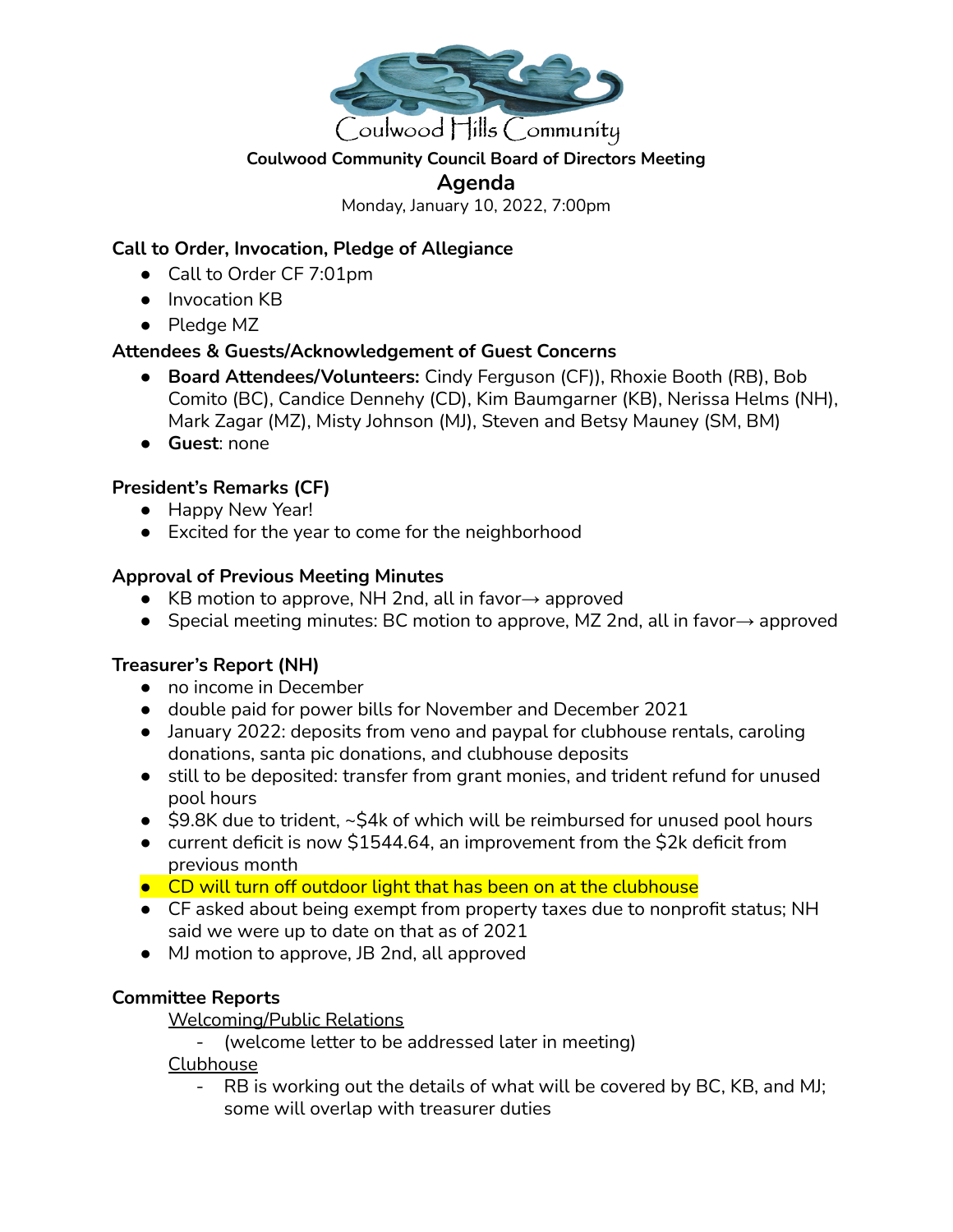- vote to get rid of some Christmas decorations (due to lack of storage, time to set up, in poor shape); NH recommended discussing with Wanda re: history/attachment to them
	- issue remains of who will put them up each year
	- RB and CF motioned to remove and/or reduce supply of christmas deco

# Membership/Grievance

- CF will check with Wanda about printing out letters
- CD asked about transitioning to paperless; will email participants in the council and also option to go paperless on letter this year
	- maybe in upcoming years
	- membership fee has increased from \$60 to \$100; BM asked about decreasing
		- many people added a \$40 donation on top of \$60 membership fee
		- MJ wants us to add that "getting involved with the council is investing in the children of the neighborhood"/ "...future of our neighborhood"

## Entertainment/Athletic

- NH will transition this over to SM and BM
- KB asking about the Senior breakfast ("celebrating seniors, open to everyone")

# Building/Grounds/Maintenance (MZ)

- main breaker is off for the pool
- looking to remove the chemical shed from the pool in February; in search of a metal carport to replace the shed
- need to rearrange the sand pods and rearrange the piping to ease the load on the pump; need to discuss how to fund this \$5k cost
	- need to remove the metal from the well water in order to open the pool
- chain keeps getting taken down; MZ may resort to locking it; pool appears to be holding water
- MZ reminded us of the yearly deficit we are in when it comes to the pool and that we need to increase membership fees to support the maintenance needs that always come up

### **Unfinished Business**

- Confirm dates/Assign lead for 2022 event calendar
	- **○ PANCAKE BFAST 3/26- KB, MJ to support**
	- **○ EASTER EGG HUNT 4/16- CF (CD will support)**
	- **○ SPRING WORK DAY 5/7- RB (MZ to consult)**
	- **○ MEMORIAL DAY 5/30- CD, JB**
	- **○ MOVIE NIGHT 6/17- BC**
	- **○ 4th OF JULY 7/4- MJ, (BM, RB, BC to support)**
	- **○ NNO 8/6- MJ**